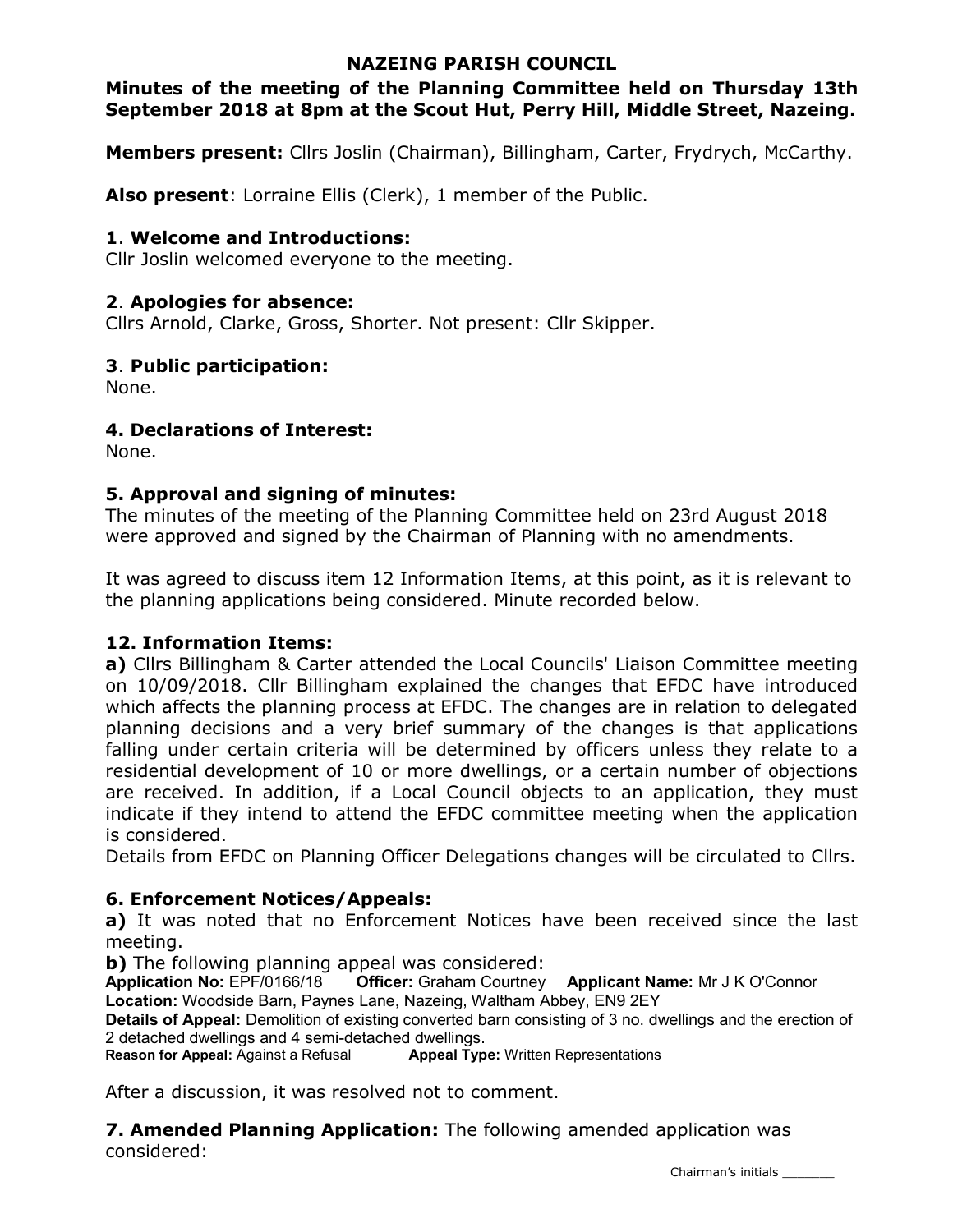(a) Application No: EPF/1925/18 Officer: Steve Andrews Applicant Name: Mr Imran Ali Location: School Knotts, Middle Street, Nazeing, Essex, EN9 2LQ

Proposal: Alterations to first floor side extension roof structure; installation of a balustrade to the first floor rear glazed doors and retention of ground floor front canopy extension with balustrade. \*\*AMENDED DESCRIPTION\*\* (Plans have not changed just description of development - for avoidance of doubt).

Resolved – providing that the proposed work will comply with the requirements of the Inspector relating to appeal APP/J1535/W/17/3173123, then the Council would have no objection.

**8. Planning Applications:** The following applications were considered:

(a) Application No: EPF/1942/18 Officer: Patrick Flanagan Applicant Name: Mrs Gail Doyle Location: Kifri, Middle Street, Nazeing, Waltham Abbey, EN9 2LH

Proposal: Amendment to front wall of the property.

Resolved – no objection.

(b) Application No: EPF/2194/18 Officer: Patrick Flanagan Applicant Name: Mr Ricky Paddick Location: The Hyde, Perry Hill, Nazeing, Waltham Abbey, EN9 2LL

Proposal: Single storey rear extension.

Resolved – no objection.

(c) Application No: EPF/2272/18 TPO Officer: Robin Hellier Applicant Name: Ms Sophie Macdonald Location: Crown Hotel, Old Nazeing Road, Nazeing, Waltham Abbey, EN10 6QT

Proposal: TPO/EPF/30/82 (Ref T3). T1 - Horse Chestnut - Crown reduce by 6-10m, back to previous cut points.

Resolved – the Parish Council requests that the application is referred to the District Council's Tree Officer to ensure no damage to the tree.

(d) Application No: EPF/2074/18 Officer: Steve Andrews Applicant Name: Mr Vincent Attle Location: 33 Western Road, Nazeing, Waltham Abbey, EN9 2QH

Proposal: Single storey rear extension.

Resolved – no objection.

(e) Application No: EPF/2202/18 Officer: James Rogers Applicant Name: Mr Giuseppe Ricotta Location: Tylers Cross Nursery, Logic Rentals, Epping Road, Nazeing, Waltham Abbey, EN9 2DH

Proposal: Stationing of eight (8) mobile homes within the site of Ricotta transport yard (within Tylers Cross).

Resolved – It is unclear if this site is within the parish of Nazeing. If it is, then the Council objects to the application on the following grounds:

i) There is no supporting evidence as to the proposed purposes for these mobile homes, or that they are needed,

ii) In 2014, a previous application for up to 9 mobile homes (EPF/0368/14) was refused and the Council believes that the circumstances have not changed.

In the event that the application goes to Committee, the Council reserves the right to attend the Committee meeting.

(f) Application No: EPF/2227/18 Officer: James Rogers Applicant Name: Mr J Colletti Location: 'Tomworld', Shottentons Farm, Pecks Hill, Nazeing, Waltham Abbey, EN9 2NY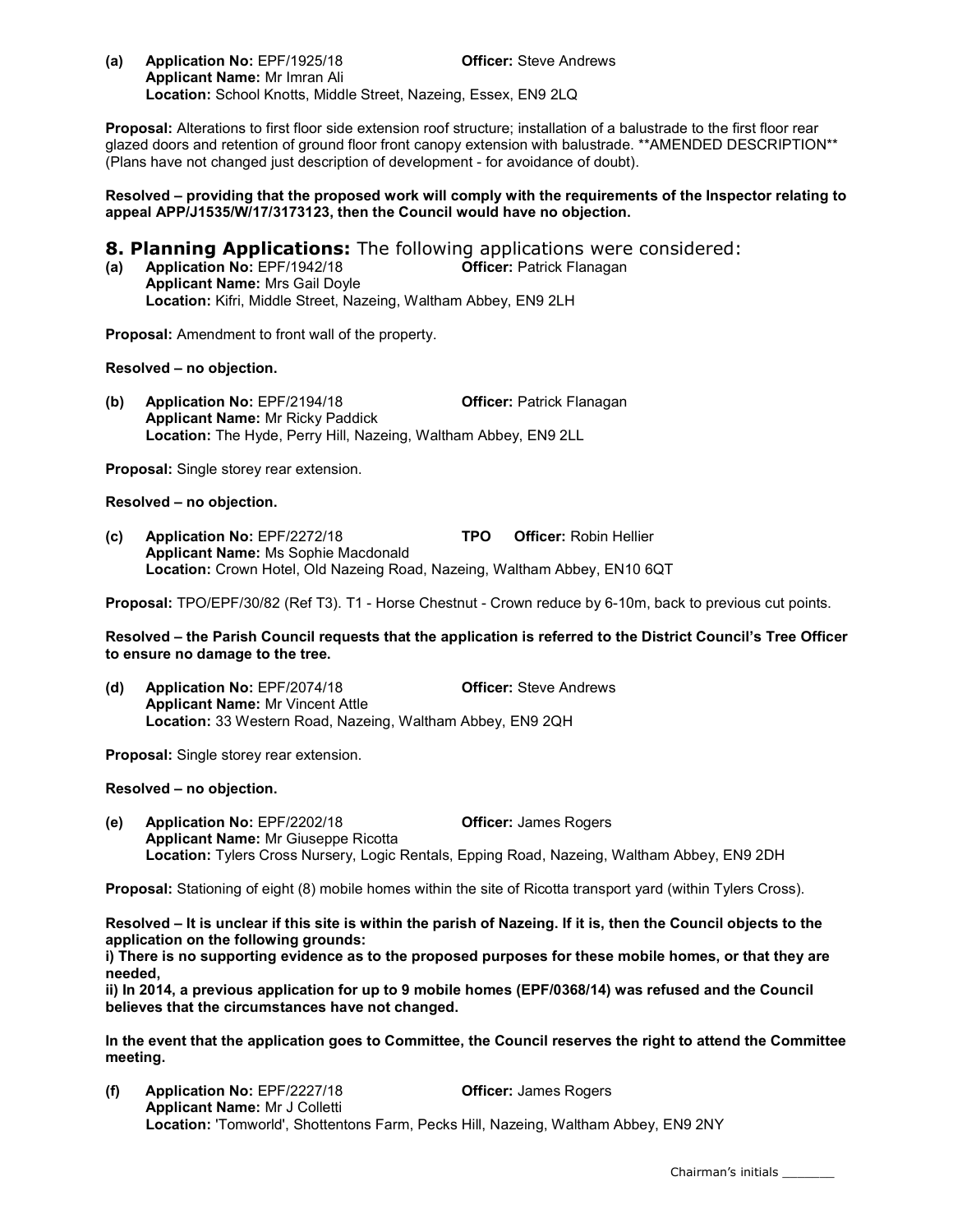Proposal: Temporary stationing of caravans for occupation by horticultural workers for a period of three years and associated parking provision.

Resolved – object to the application as permission already granted (EPF/0232/17) for accommodation for horticultural workers (erection of 24 x 1 bedroom accommodation units).

In the event that the application goes to Committee, the Council reserves the right to attend the Committee meeting.

(g) Application No: EPF/2384/18 Officer: Caroline Brown Applicant Name: Mrs M Yahyaoui Location: 20 Pound Close, Nazeing, Waltham Abbey, EN9 2HR

Proposal: Proposed two storey side and rear extension and existing garage to be demolished.

#### Resolved – no objection.

These are provided for information only, EFDC do not normally accept comments on these applications. (h) Application No: EPF/2260/18 DRC Officer: Steve Andrews

Applicant Name: Mr Keith Chadney Location: Nazeing Park, Garden House, Betts Lane, Nazeing, Waltham Abbey, EN9 2DN

Proposal: Application for approval of details reserved by condition 5 'surface water disposal' and condition 6 'Construction Management Plan ' on planning permission EPF/0774/18 (Removal of existing single storey lean to garage and erection of two storey side extension. Erection of two and a half bay garage with room to roof space. Single storey rear extension. Replacement and relaying of roof tiles to north elevation of existing single storey kitchen. Roof light and French doors to north elevation of existing single storey kitchen).

#### Resolved – no comment.

(i) Application No: EPF/2353/18 DRC Officer: Shannon Murphy Applicant Name: Mr John Payne Location: Broxlea Nursery, Nursery Road, Nazeing, Waltham Abbey, EN9 2JE

Proposal: Application for Approval of Details Reserved by Conditions 7 & 8 (EPF/1956/17) - Condition 7- "Prior to the commencement of any works, surveys at the appropriate time of year should be undertaken with regards to bats, reptiles & great crested newts" & 8-" No removal of hedgerows, trees or shrubs or works to or demolition of buildings or structures that may be used by breeding birds shall take place between 1st March and 31st August". (Erection of 4no four bed houses and garages).

#### Resolved – no comment.

### 9. Oak Trees at Pound Close:

It was resolved to use Casey Tree Services for the tree work required at Pound Close play area, providing that the work can be scheduled within the next 2-3 weeks. Otherwise an alternative company to be approached.

### 10. Former Total Site Redevelopment. CS

Cllr Shorter circulated an update on the redevelopment on 13/09/18. The brick work to the second lift is 60% complete and the internal block work to the first lift is complete. Development is still on schedule and expected to be up to second lift level within the next week. Following the query regarding hard hats, Cllr Shorter advised that all site operatives are wearing full PPE and the site is now a hard hat site.

### 11. Communications:

The following communications were considered:

a) EALC have sent information on their AGM and the ECC & EALC Conference on 20/09/2018 at Dunmow. No Cllrs present can attend. Cllrs to advise the Clerk by 14/09/18 if they wish to attend either event. Action: Cllrs Arnold, Clarke, Gross, Shorter, Skipper.